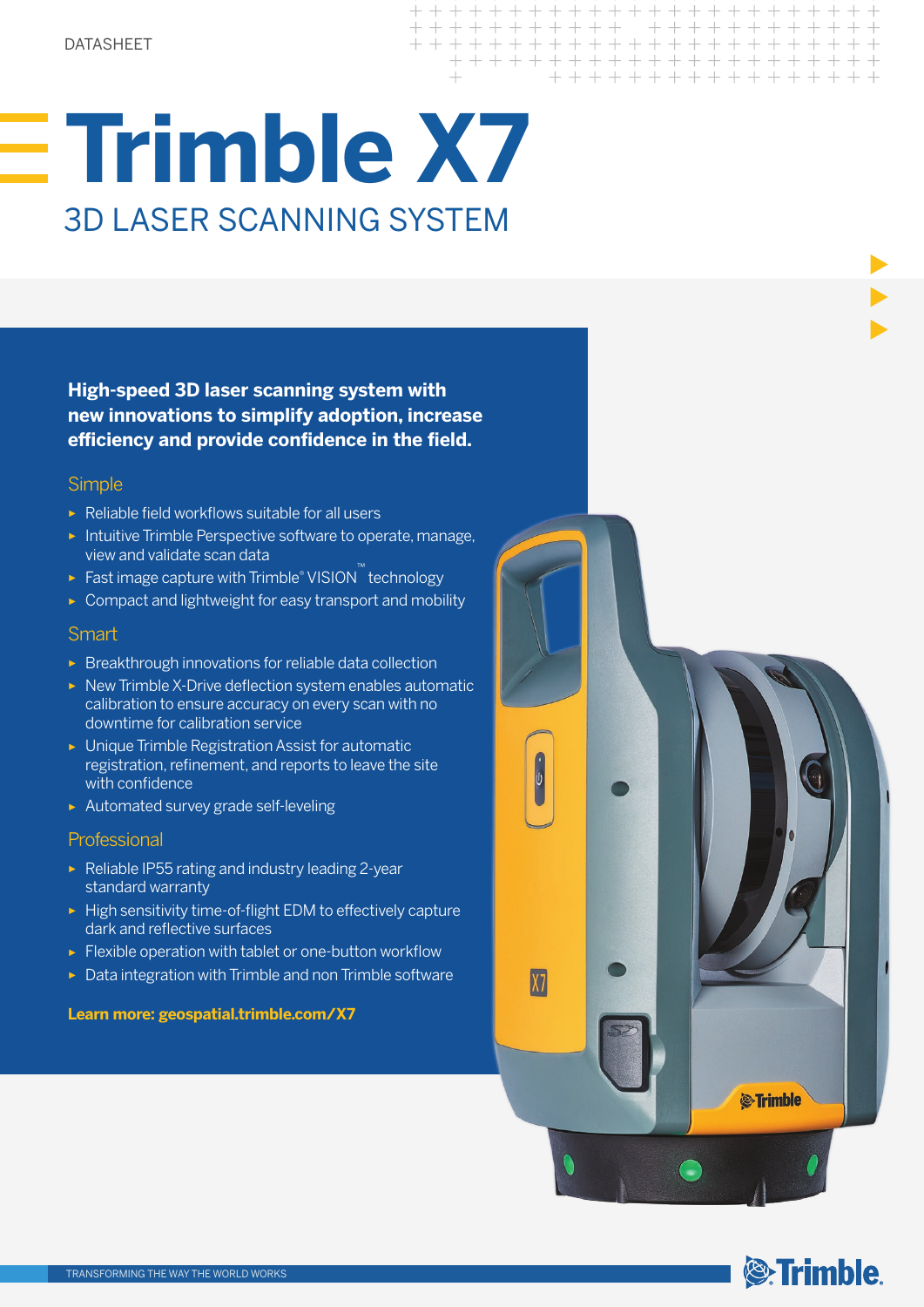| <b>SYSTEM OVERVIEW</b>           |                            |                               |                                                                                                                                                                                            |                               |                                   |                              |  |
|----------------------------------|----------------------------|-------------------------------|--------------------------------------------------------------------------------------------------------------------------------------------------------------------------------------------|-------------------------------|-----------------------------------|------------------------------|--|
| Trimble X7                       |                            |                               | High-speed 3D laser scanner with combined servo drive/scanning mirror,<br>integrated imaging, automatic calibration, automated registration technologies and<br>survey-grade self-leveling |                               |                                   |                              |  |
| Trimble Perspective              |                            |                               | Easy to use software for scanner control, 3D data visualization and processing.<br>Capabilities include automated infield registration, annotations and measurements                       |                               |                                   |                              |  |
| <b>SCANNING PERFORMANCE</b>      |                            |                               |                                                                                                                                                                                            |                               |                                   |                              |  |
| <b>GENERAL</b>                   |                            |                               |                                                                                                                                                                                            |                               |                                   |                              |  |
| <b>Scanning EDM Laser Class</b>  |                            |                               | Laser class 1, eye safe in accordance with IEC EN60825-1                                                                                                                                   |                               |                                   |                              |  |
| Laser Wavelength                 |                            |                               | 1550nm, invisible                                                                                                                                                                          |                               |                                   |                              |  |
| <b>Field of View</b>             |                            |                               | 360° x 282°                                                                                                                                                                                |                               |                                   |                              |  |
| <b>Scan Duration</b>             |                            |                               | Fastest 2 min 34 sec with images, 1 min 34 sec without                                                                                                                                     |                               |                                   |                              |  |
| Scan Speed                       |                            |                               | Up to 500kHz                                                                                                                                                                               |                               |                                   |                              |  |
| <b>RANGE MEASUREMENT</b>         |                            |                               |                                                                                                                                                                                            |                               |                                   |                              |  |
| Range Principle                  |                            |                               | High speed, digital time-of-flight distance measurement                                                                                                                                    |                               |                                   |                              |  |
| Range Noise <sup>1, 2</sup>      |                            |                               | $<$ 2.5 mm @ 30 m                                                                                                                                                                          |                               |                                   |                              |  |
| Range <sup>3</sup>               |                            |                               | $0.6 m - 80 m$                                                                                                                                                                             |                               |                                   |                              |  |
| <b>High Sensitivity Mode</b>     |                            |                               | Dark (asphalt) and reflective (stainless steel) surfaces                                                                                                                                   |                               |                                   |                              |  |
| <b>SCANNING ACCURACY</b>         |                            |                               |                                                                                                                                                                                            |                               |                                   |                              |  |
| Validation                       |                            |                               | Guaranteed over lifetime with auto-calibration                                                                                                                                             |                               |                                   |                              |  |
| Range Accuracy <sup>1,2</sup>    |                            |                               | $2 \, \text{mm}$                                                                                                                                                                           |                               |                                   |                              |  |
| Angular Accuracy <sup>1,5</sup>  |                            |                               | 21"                                                                                                                                                                                        |                               |                                   |                              |  |
| 3D Point Accuracy <sup>1,5</sup> |                            |                               | 2.4 mm @ 10 m, 3.5 mm @ 20 m, 6.0 mm @ 40 m                                                                                                                                                |                               |                                   |                              |  |
| <b>SCANNING PARAMETERS</b>       |                            |                               |                                                                                                                                                                                            |                               |                                   |                              |  |
| <b>DURATION4</b><br>(MIN)        | <b>SCAN</b><br><b>MODE</b> | <b>SPACING</b><br>(MM) @ 10 M | <b>SPACING</b><br>(MM) @ 35 M                                                                                                                                                              | <b>SPACING</b><br>(MM) @ 50 M | <b>NUMBER OF</b><br>POINTS (MPTS) | <b>MAX FILE</b><br>SIZE (MB) |  |
| $\overline{c}$                   | Standard                   | 11                            | 40                                                                                                                                                                                         | 57                            | 12                                | 160                          |  |
| 4                                | Standard                   | 5                             | 18                                                                                                                                                                                         | 26                            | 58                                | 420                          |  |
|                                  | <b>High Sensitivity</b>    | 9                             | 33                                                                                                                                                                                         | 47                            | 17                                | 190                          |  |
|                                  | Standard                   | 4                             | 12                                                                                                                                                                                         | 18                            | 125                               | 760                          |  |

| <b>IMAGING PERFORMANCE</b>   |                                                                            |  |  |  |
|------------------------------|----------------------------------------------------------------------------|--|--|--|
| <b>Sensors</b>               | 3 coaxial, calibrated 10MP cameras                                         |  |  |  |
| Resolution                   | 3840 x 2746 pixels for each image                                          |  |  |  |
| Raw Image Capture            | Fast 1 minute - 15 images - 158MP<br>Quality 2 minutes - 30 images - 316MP |  |  |  |
| Settings                     | Auto Exposure<br>Auto White Balance correction and indoor/outdoor presets  |  |  |  |
| AUTOMATIC LEVEL COMPENSATION |                                                                            |  |  |  |
| <b>Type</b>                  | Automatic Self-leveling, Selectable on/off                                 |  |  |  |
| Range                        | $\pm$ 5° (Survey Grade), $\pm$ 45° (Coarse)                                |  |  |  |
| Upside Down                  | $\pm$ 5° (Survey Grade)                                                    |  |  |  |
| <b>Survey Grade Accuracy</b> | $<$ 3" = 0.3 mm @ 20 m                                                     |  |  |  |

15 High Sensitivity 14 13 19 109 710

High Sensitivity 6 21 30 42 330

7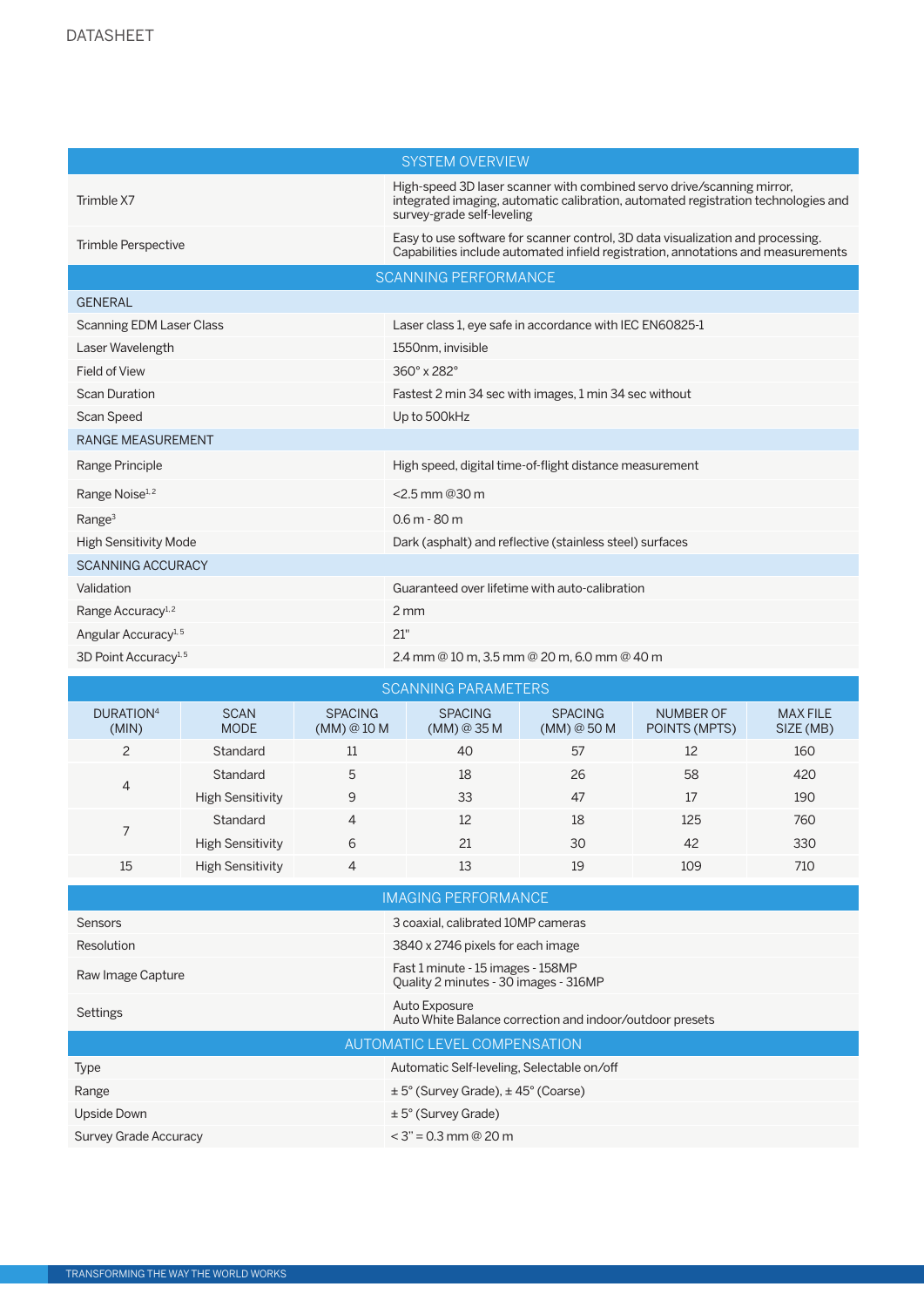# **Trimble X7** 3D LASER SCANNING SYSTEM

|                                | <b>AUTOMATIC CALIBRATION</b>                                                                                                                                          |
|--------------------------------|-----------------------------------------------------------------------------------------------------------------------------------------------------------------------|
| Integrated Calibration System  | Full auto-calibration of range and angular systems in 25 seconds with no user<br>interaction or targets                                                               |
| <b>Angular Calibration</b>     | Applies a correction to the collimation error, i.e., the deviation of the horizontal,<br>vertical or sight axis                                                       |
| Range Calibration              | Applies a distance correction in the albedo and the distance measurement                                                                                              |
| <b>Smart Calibration</b>       | Monitors environmental temperature, ambient light, vibration, instrument<br>temperature and vertical speed for optimum performance                                    |
|                                | TRIMBLE REGISTRATION ASSIST                                                                                                                                           |
| Inertial Navigation System     | IMU tracks instrument position, orientation and movement                                                                                                              |
| Auto-Registration              | Automatic scan orientation and alignment with last or pre-selected scan                                                                                               |
| <b>Manual Registration</b>     | Manual alignment or split screen cloud to cloud                                                                                                                       |
| <b>Visual Checks</b>           | Dynamic 2D and 3D viewing for QA                                                                                                                                      |
| Refinement                     | Automatic registration refinement                                                                                                                                     |
| Registration Report            | Report with project and station average error, overlap and consistency results                                                                                        |
|                                | <b>GENERAL SPECIFICATIONS</b>                                                                                                                                         |
| <b>WEIGHT AND DIMENSIONS</b>   |                                                                                                                                                                       |
| Instrument (including battery) | 5.8 kg (12.78 lbs)                                                                                                                                                    |
| Internal Battery               | 0.35 kg                                                                                                                                                               |
| Dimensions                     | 178 mm (W) x 353 mm (H) x 170 mm (D)                                                                                                                                  |
| <b>POWER SUPPLY</b>            |                                                                                                                                                                       |
| <b>Battery Type</b>            | Rechargeable Li-Ion battery 11.1V, 6.5Ah (Standard for Trimble Optical Instruments)                                                                                   |
| <b>Typical Duration</b>        | 4 hours per battery                                                                                                                                                   |
| <b>ENVIRONMENTAL</b>           |                                                                                                                                                                       |
| <b>Operating Temperature</b>   | $-20$ °C to 50 °C ( $-4$ °F to 122 °F)                                                                                                                                |
| Storage Temperature            | $-40$ °C to 70 °C ( $-40$ °F to 158 °F)                                                                                                                               |
| Ingress Protection Rating      | IP55 (dust protected and water jet)                                                                                                                                   |
| <b>OTHERS</b>                  |                                                                                                                                                                       |
| Remote Control                 | Trimble T10 tablet or comparable Windows® 10 tablet or laptop via WLAN<br>or USB cable                                                                                |
| Push Button                    | One-button scan operation                                                                                                                                             |
| Communications / Data Transfer | WLAN 802.11 A/B/G/N/AC or USB Cable                                                                                                                                   |
| Data Storage                   | Standard SD Card (32GB SDHC included)                                                                                                                                 |
| Accessories                    | • Backpack for easy transport and airline carry-on<br>• Lightweight carbon fiber tripod with bell connector<br>• Quick release adapter for X7 and carbon fiber tripod |
| Warranty                       | 2 year standard                                                                                                                                                       |
|                                |                                                                                                                                                                       |
|                                | ta<br>Maria ya mwaka                                                                                                                                                  |
|                                |                                                                                                                                                                       |